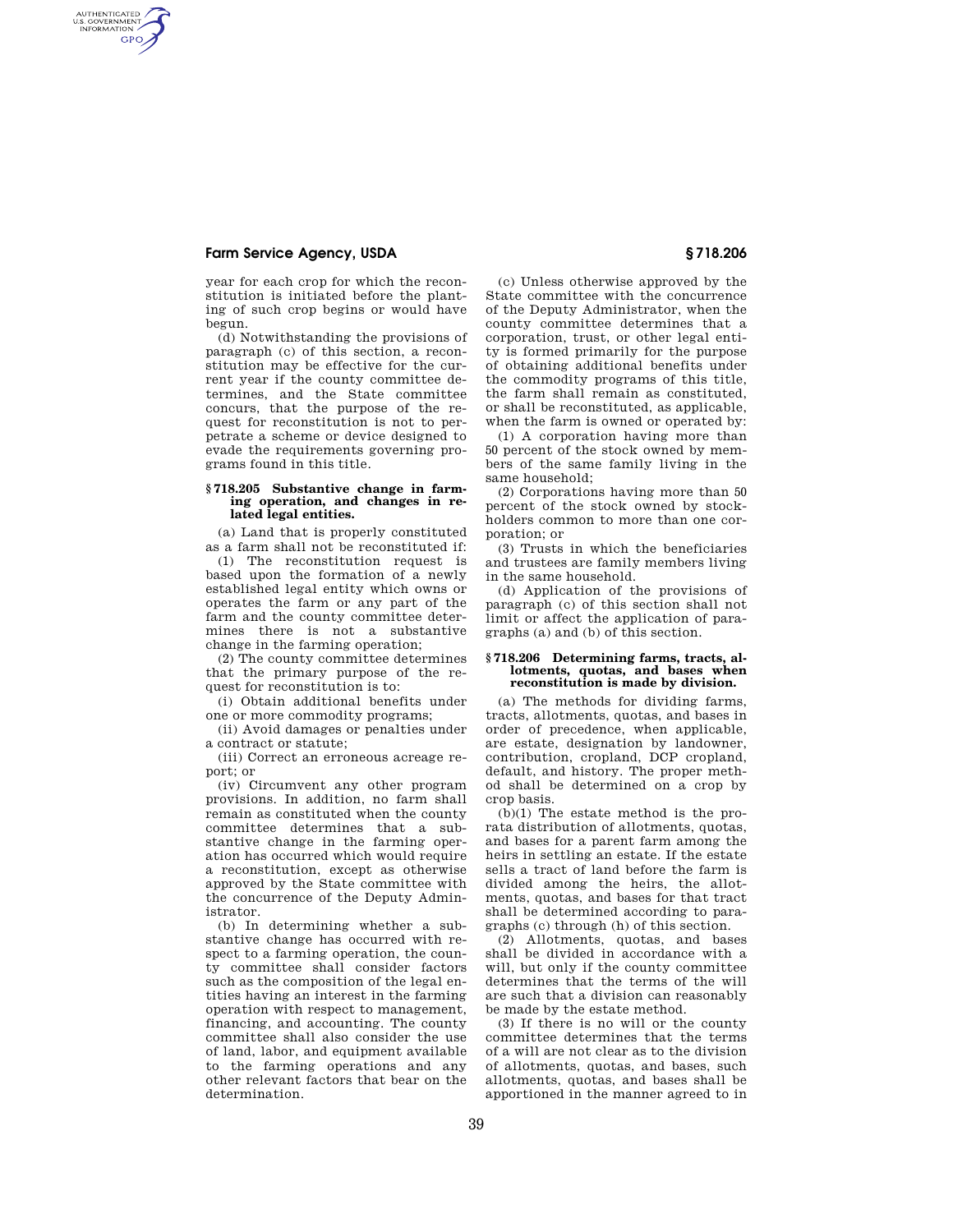writing by all interested heirs or devisees who acquire an interest in the property for which such allotments, quotas, and bases have been established. An agreement by the administrator or executor shall not be accepted in lieu of an agreement by the heirs or devisees.

(4) If allotments, quotas, and bases are not apportioned in accordance with the provisions of paragraphs (b)(2) or  $(b)(3)$  of this section, the allotments, quotas, and bases shall be divided pursuant to paragraphs (d) through (h) of this section, as applicable.

 $(c)(1)$  If the ownership of a tract of land is transferred from a parent farm, the transferring owner may request that the county committee divide the allotments, quotas, and bases, including historical acreage that has been double cropped, between the parent farm and the transferred tract, or between the various tracts if the entire farm is sold to two or more purchasers, in a manner designated by the owner of the parent farm subject to the conditions set forth in paragraph (c)(3) of this section.

(2) If the county committee determines that allotments, quotas, and bases cannot be divided in the manner designated by the owner because of the conditions set forth in paragraph (c)(3) of this section, the owner shall be notified and permitted to revise the designation so as to meet the conditions in paragraph (c)(3) of this section. If the owner does not furnish a revised designation of allotments, quotas, and bases within a reasonable time after such notification, or if the revised designation does not meet the conditions of paragraph (c)(3) of this section, the county committee will divide the allotments, quotas, and bases in a pro-rata manner in accordance with paragraphs (d) through (h) of this section.

(3) A landowner may designate a manner in which allotments, quotas, and bases are divided according to this paragraph.

(i) The transferring owner and transferee shall file a signed written memorandum of understanding of the designation with the county committee before any CCC or FSA prescribed form, letter or contract providing an allotment, base or quota is issued and

# **§ 718.206 7 CFR Ch. VII (1–1–10 Edition)**

before a subsequent transfer of ownership of the land. The landowner shall designate the allotments, quotas, and bases that shall be permanently reduced when the sum of the allotments, quotas, and bases exceeds the cropland for the farm.

(ii) Where the part of the farm from which the ownership is being transferred was owned for a period of less than 3 years, the designation by landowner method shall not be available with respect to the transfer unless the county committee determines that the primary purpose of the ownership transfer was other than to retain or to sell allotments, quotas, or bases. In the absence of such a determination, and if the farm contains land which has been owned for less than 3 years, that part of the farm which has been owned for less than 3 years shall be considered as a separate farm and the allotments, quotas, or bases, shall be assigned to that part in accordance with paragraphs (d) through (h) of this section. Such apportionment shall be made prior to any designation of allotments, quotas, and bases with respect to the part that has been owned for 3 years or more.

(4) The designation by landowner method is not applicable to crop allotments or quotas which are restricted to transfer within the county by lease, sale, or by owner, when the land on which the farm is located is in two or more counties.

(5) The designation by landowner method may be applied at the owner's request to land owned by any Indian Tribal Council which is leased to two or more producers for the production of any crop of a commodity for which an allotment, quota, or base has been established. If the land is leased to two or more producers, an Indian Tribal Council may request that the county committee divide the allotments, quotas, and bases between the applicable tracts in the manner designated by the Council. The use of this method shall not be subject to the conditions of paragraph (c)(3) of this section.

 $(d)(1)$  The contribution method is the pro-rata distribution of a parent farm's allotments and quotas to each tract as the tract contributed to the allotments and quotas at the time of combination